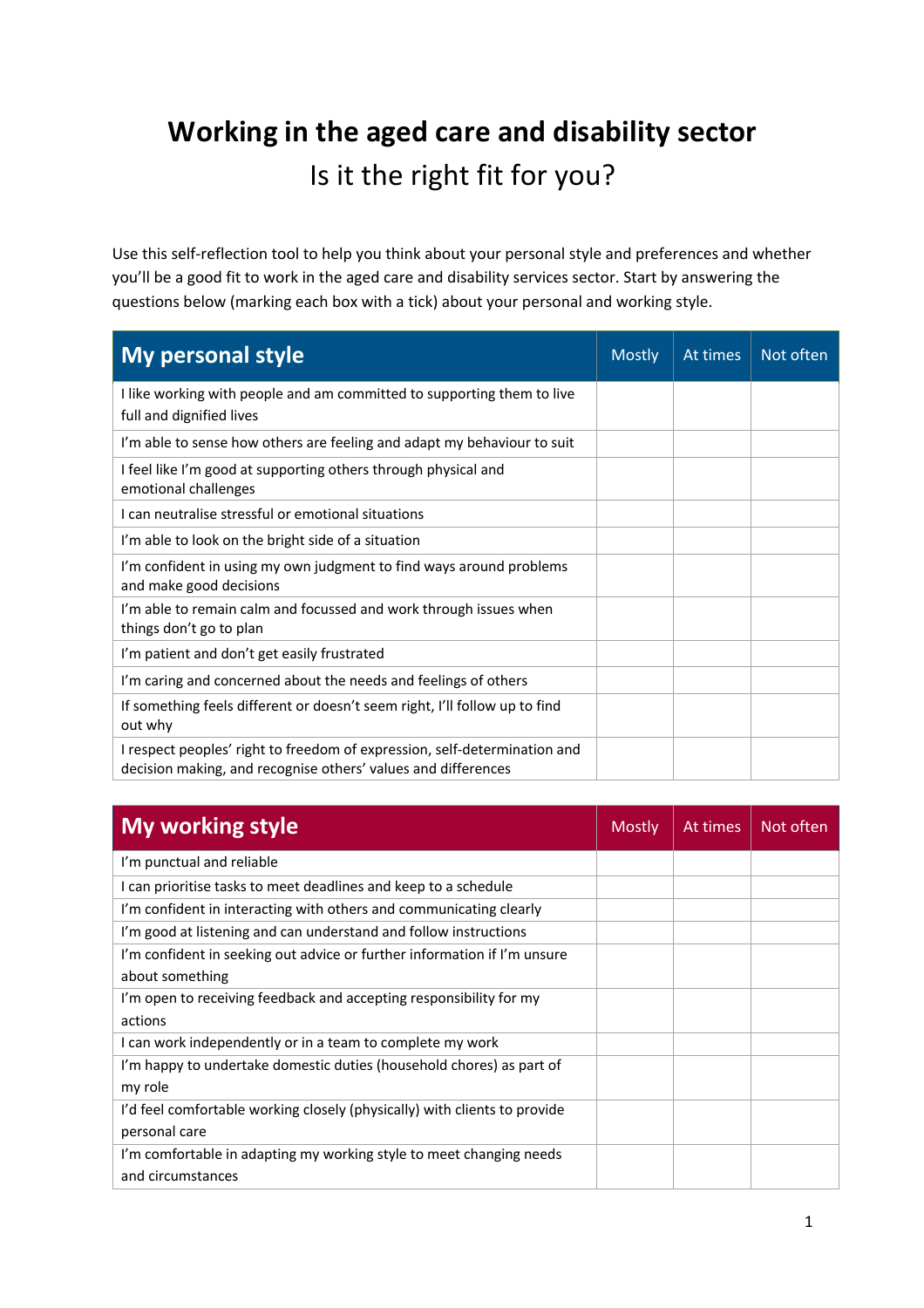| <b>My working style</b>                                                   | Mostly | At times | Not often |
|---------------------------------------------------------------------------|--------|----------|-----------|
| understand and can comply with Occupational Health and Safety             |        |          |           |
| requirements for the safety of myself and clients                         |        |          |           |
| I can self-reflect and consider things that I've done well and could do   |        |          |           |
| better next time                                                          |        |          |           |
| I'm comfortable working with a range of IT devices to complete my work    |        |          |           |
| I'm confident that I can prepare and review case notes for my clients and |        |          |           |
| know when to alert my supervisor or other team members                    |        |          |           |

Now, add up the number of ticks you have in each column and record them below.

| Mostly | At times | Not often |
|--------|----------|-----------|
|        |          |           |

If you found that the majority of your responses were in the **'Not often'** column, then a role working closely with clients in the aged care and disability sector may not be the best fit for you. However, there may be other non-client facing jobs in the sector that are a better fit and worth exploring, such as support services within a facility or administration. To learn more about the different types of roles available, read through the role profiles included under the "Explore the different roles available in the sector" section on the **Explore care careers** page.

If you ticked **'Mostly'** for the majority of your responses, then you'll identify well with the values that employers in the sector are looking for and should be a good fit for a range of roles in aged care and disability services. Work through the additional questions below to further explore your preferences.

| Is aged care my preference?                                                                     | Yes, this<br>describes<br>me well | No, this doesn't<br>describe me well | Hmm, I'm<br>not sure |
|-------------------------------------------------------------------------------------------------|-----------------------------------|--------------------------------------|----------------------|
| I like talking to older people and providing them with<br>companionship, friendship and support |                                   |                                      |                      |
| I feel strongly about the rights of older people to enjoy the<br>best quality of life           |                                   |                                      |                      |
| I'm a 'helper' and enjoy doing tasks to assist others                                           |                                   |                                      |                      |
| I'm flexible and happy to adapt the way I work to help<br>others                                |                                   |                                      |                      |

If you answered **'yes'** to most of the above questions, then **working in aged care** and helping older people to enjoy a high quality of life, either in a residential or home care setting, might be your best fit in the sector. If you don't feel like aged care is your best fit, work through the additional questions below.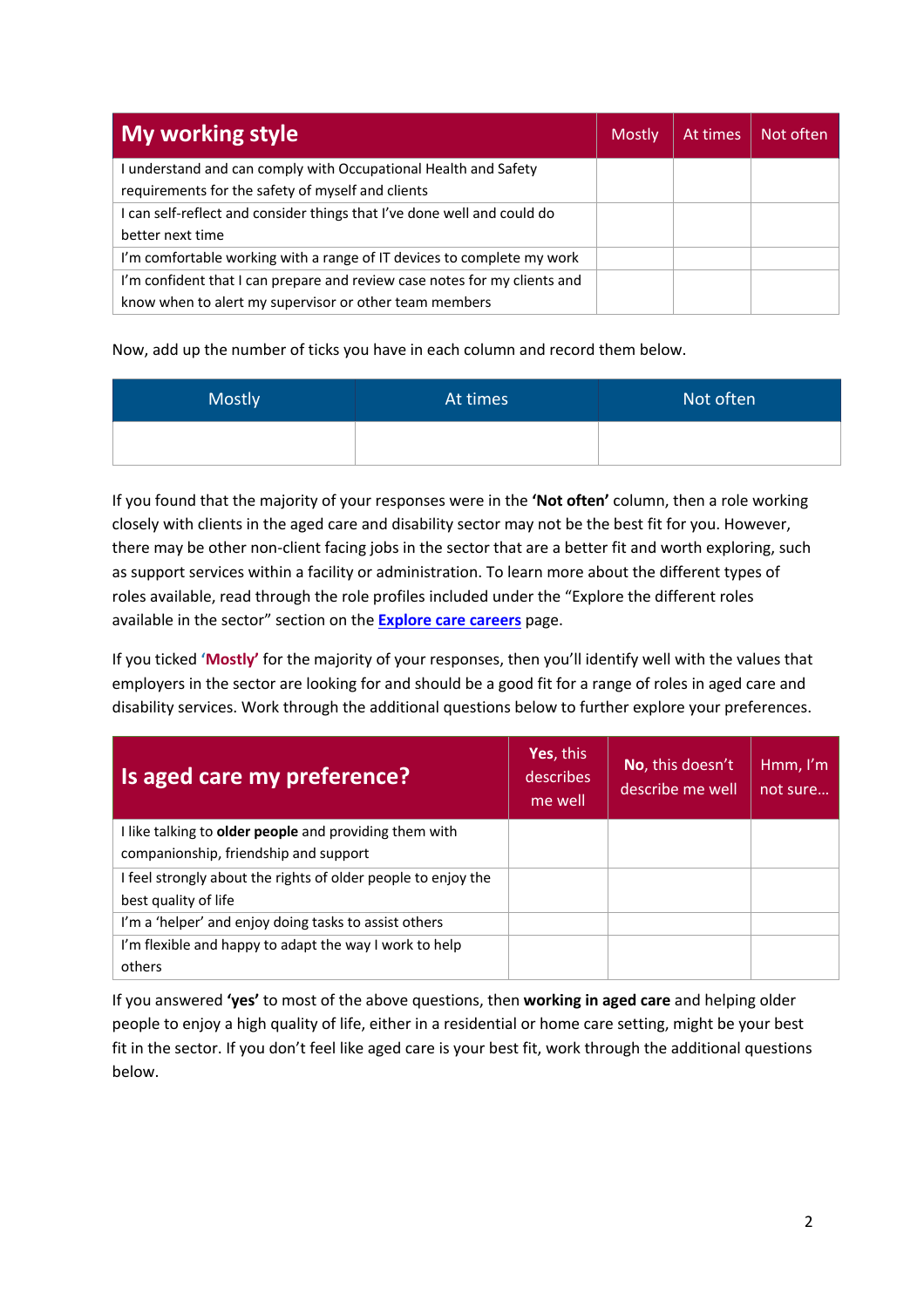| Is disability services my preference?                         | Yes, this<br>describes<br>me well | No, this doesn't<br>describe me well | Hmm, $I'm$<br>not sure |
|---------------------------------------------------------------|-----------------------------------|--------------------------------------|------------------------|
| I feel strongly committed to the rights of <b>people with</b> |                                   |                                      |                        |
| disability                                                    |                                   |                                      |                        |
| I'm a 'supporter' and like to work with people to help them   |                                   |                                      |                        |
| achieve their goals                                           |                                   |                                      |                        |
| I enjoy doing a range of activities and getting out and about |                                   |                                      |                        |
| in the community                                              |                                   |                                      |                        |
| I'm enthusiastic and enjoy teaching others about my           |                                   |                                      |                        |
| hobbies and interests                                         |                                   |                                      |                        |
| I like working with people of different ages, ability levels  |                                   |                                      |                        |
| and personality types                                         |                                   |                                      |                        |

If you answered **'yes'** to most of the above questions, then **working with people with disability** and supporting them to be empowered and independent in their homes and the community, might suit you best.

You may have found that you don't have a strong preference for working in either aged care or disability services. In which case, you may wish to get experience working in both areas to build your experience and career options.

# **It's all about the values…**

All employers in aged care and disability services, and what they look for in staff, are different. However, some of the values employers often look for include:

- **Compassion** you're motivated to help others
- **Respect** you show regard for the feelings and rights of others
- **Integrity** you're honest, accountable and reliable, and represent the values of your organisation in the work you do
- **Resourcefulness** you're able to problem solve and find quick and clever ways to overcome difficulties
- **Awareness** you're perceptive and conscious of what's going on around you
- **Resilience** you have the ability to adapt and thrive in the face of challenging conditions
- **Reliability** people can count on you
- **Empowerment** you like to support others as best you can to achieve their goals and aspirations.

# **Tips for showcasing your values**

- Have a look at the websites of employers you would like to work for and research what values are most important to them.
- Review your answers to the questions throughout this self-reflection tool and pull-out the values that you think are most reflective of you.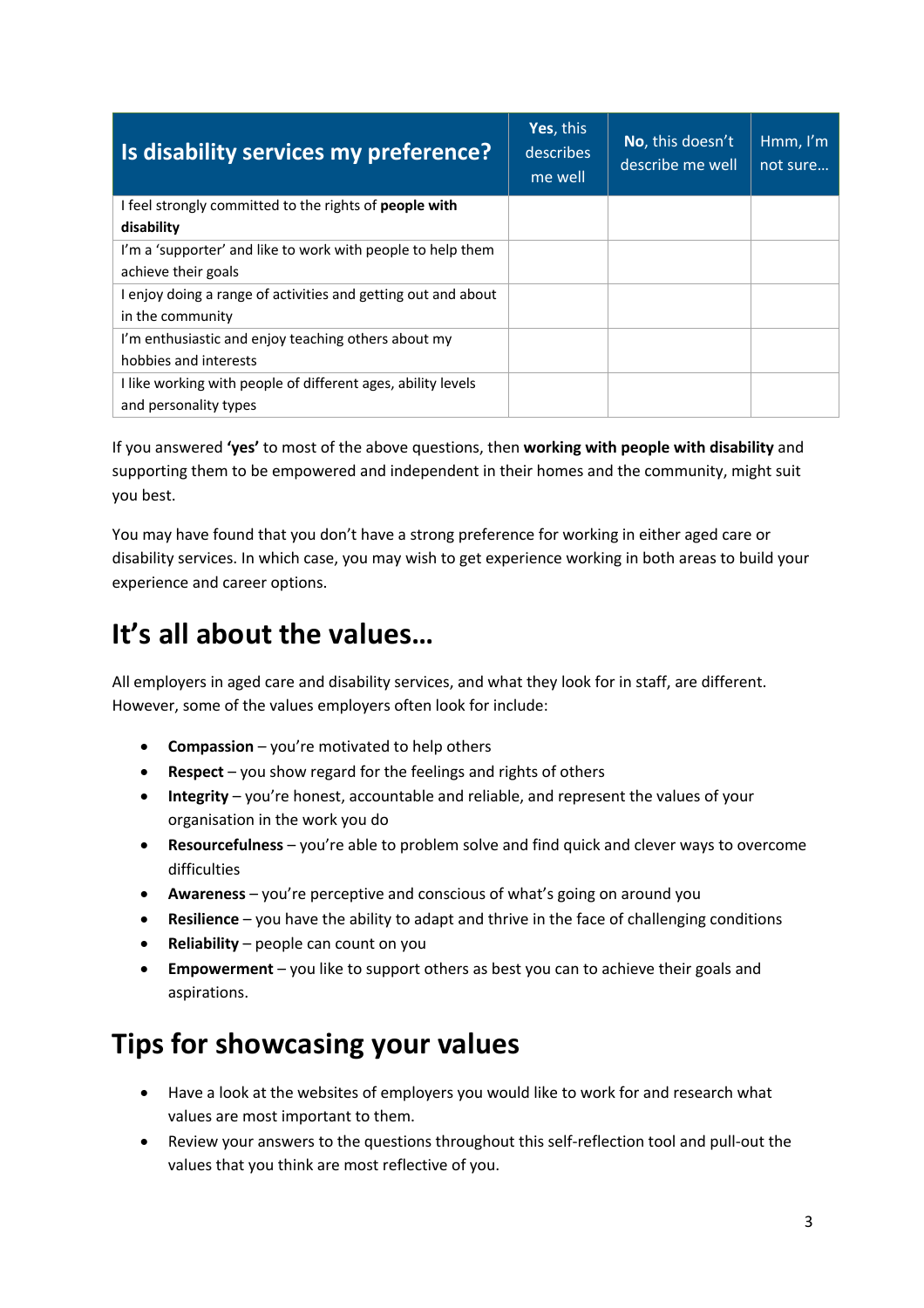When preparing job applications, be sure to write about the values most sought after by that particular employer and how they align with your individual values. Cover off as many values as you can in your cover letter, résumé or during a job interview to show why you're a great fit for the role.

In the aged care and disability services sector, it's important to take every opportunity to show how you'll live your values through the work that you undertake each day, no matter the role you're working in.

# **Now, think about the type of environment you'd like to work in.**

Do you prefer working indoors or outdoors, or a mix of both?

| Area                   | Yes/No |
|------------------------|--------|
| Indoors                |        |
| Outdoors               |        |
| Don't mind/mix of both |        |

Do you like to work in a lively and bustling environment, or somewhere a bit quieter?

| Area                 | Yes/No |
|----------------------|--------|
| Livelier environment |        |
| Quieter environment  |        |

Do you enjoy working at a fast pace, or at a steadier pace?

| <b>Area</b>   | Yes/No |
|---------------|--------|
| Faster pace   |        |
| Steadier pace |        |

Do you work best when following detailed instructions provided by your supervisor, or when you can work more independently and find your own way to complete tasks?

| <b>Area</b>             | Yes/No |
|-------------------------|--------|
| Follow instructions     |        |
| Work more independently |        |

Do you like being active and doing tasks that involve physical strength, such as lifting and using equipment?

| <b>Area</b>                             | Yes/No |
|-----------------------------------------|--------|
| <sup>1</sup> I like doing physical work |        |
| I don't enjoy physical work             |        |

Do you enjoy constantly interacting with other people (such as clients and co-workers), or prefer limited interaction with other people?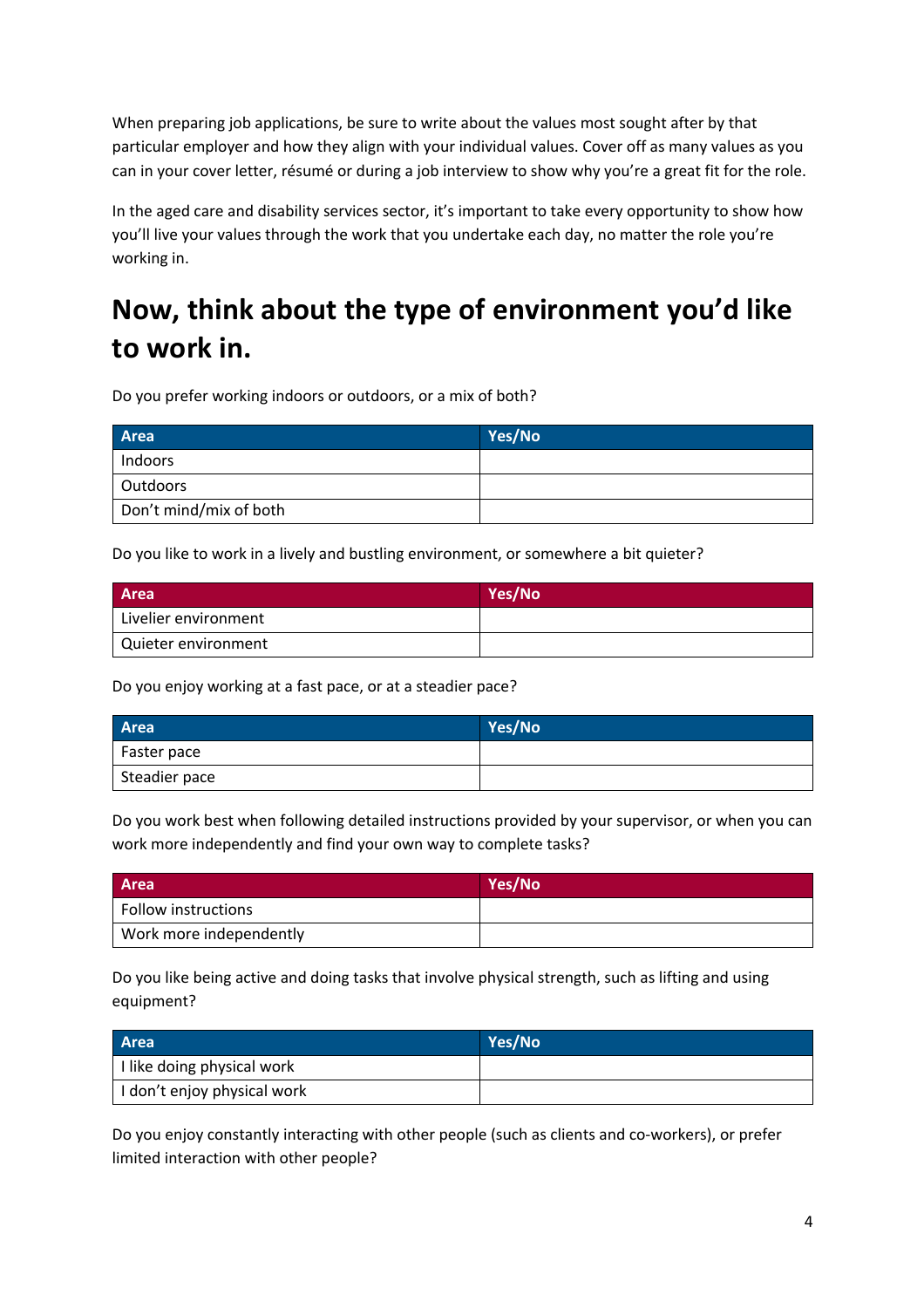| <b>Area</b>                                   | Yes/No |
|-----------------------------------------------|--------|
| I prefer to work with people most of the time |        |
| I prefer to work with people some of the time |        |
| I prefer to work alone                        |        |

# **Residential aged care**

If the below list describes your preferences, then working in a residential aged care environment might be the best fit for you.

- **You prefer working at the one site, without the need to travel too much.**
- **You like working in a lively and fast-paced working environment.**
- **You prefer working in a team.**
- **You like undertaking a schedule of tasks in a structured working environment.**
- **You like interacting with a range of clients each day.**

In residential aged care, much of your working day will be indoors (for most jobs) and in the one location, without much travel required. You're likely to work closely with residents and have regular interactions with co-workers to provide support to residents as part of a team, each with individual tasks. You may work under the supervision of a team leader, who can provide advice and guidance on completing different tasks. In direct care roles, the clients who you support are likely to have higher care needs, and therefore rely on you to help them to undertake activities during the day.

A range of roles are available in residential care, from direct client care roles, to administration and support roles (like food preparation, laundry and cleaning). You can enter residential care to kick-off your career in the sector in a more entry level role (personal care and support, gardening and maintenance, kitchen and cleaning, reception), or in higher level position that requires qualifications and experience (nursing, allied health services, lifestyle activities).

### **You'll also need to:**

- undergo a police check, and possibly, a Working with Vulnerable People check
- be physically fit to undertake your daily duties and to support residents, though for some roles (such as in administration) this isn't as much of a requirement.

### **In-home aged care**

If the below list describes your preferences, then working in a home care environment in aged care might be the best fit for you.

- **You like working at different sites, visiting clients in their homes to provide care and support.**
- **You prefer a quieter working environment where you can work at a steadier pace.**
- **You prefer to work independently and check in with co-workers as required to complete your daily activities.**
- **You like undertaking a range of tasks that may vary each day.**
- **You like working closely with individual clients to build a good rapport and provide them with personalised care and support.**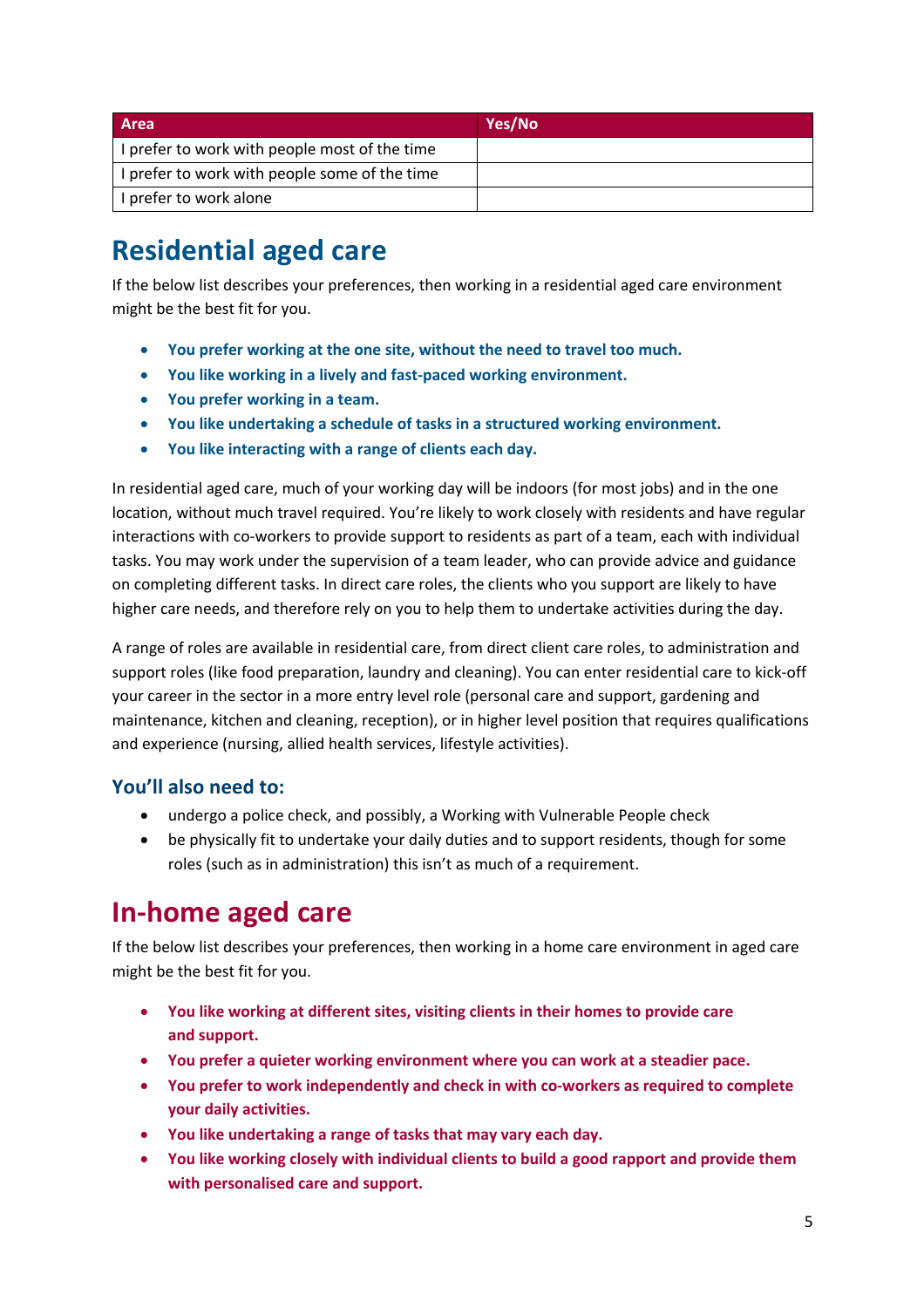In a home/community aged care role, you'll often be out and about, working both indoors and outdoors to support clients in their homes and in the community. You'll need to be able to work independently, with limited supervision, providing direct care to clients with a range of different needs. Your daily tasks may be scheduled, but you'll also need to adapt each day to different situations.

#### **You'll also need to:**

- undergo a police check, and possibly, a Working With Vulnerable People check
- be physically fit to complete many of your duties.

You may also need a driver's licence and access to a reliable registered vehicle (with comprehensive insurance) to drive yourself to clients' homes and transport clients to and from activities and appointments.

# **Disability services**

If the below list describes your preferences, then working in disability services might be the best fit for you:

- **You enjoy working in range of locations – indoors and outdoors, in the community and in clients' homes.**
- **You like working independently and checking in with co-workers as required.**
- **You like undertaking a range of tasks that may vary each day.**
- **You like working closely with individual clients to build a good rapport and support them to achieve their goals and try new things.**

In a disability services role, you're likely to undertake a variety of tasks each day to support clients to be independent and active in their communities. You'll spend time in clients' homes and with them in the community. You'll often work independently to support clients with different needs, with limited direct supervision.

### **You'll also need to:**

- undergo a police check and a Working With Vulnerable People check
- be physically fit to complete some of your duties.

You may also need a driver's licence and access to a reliable registered vehicle (with comprehensive insurance) to drive yourself to clients' homes and transport clients to and from activities and appointments.

# **Where to from here?**

Now that you've reflected on your personal preferences and working style, use this information to tailor your job applications and conversations with employers in the aged care and disability sector.

Print off this self-reflection tool and attach it to your job application to provide employers with an insight into your values and preferences, and to help them determine where you'll best fit as an employee in their organisation.